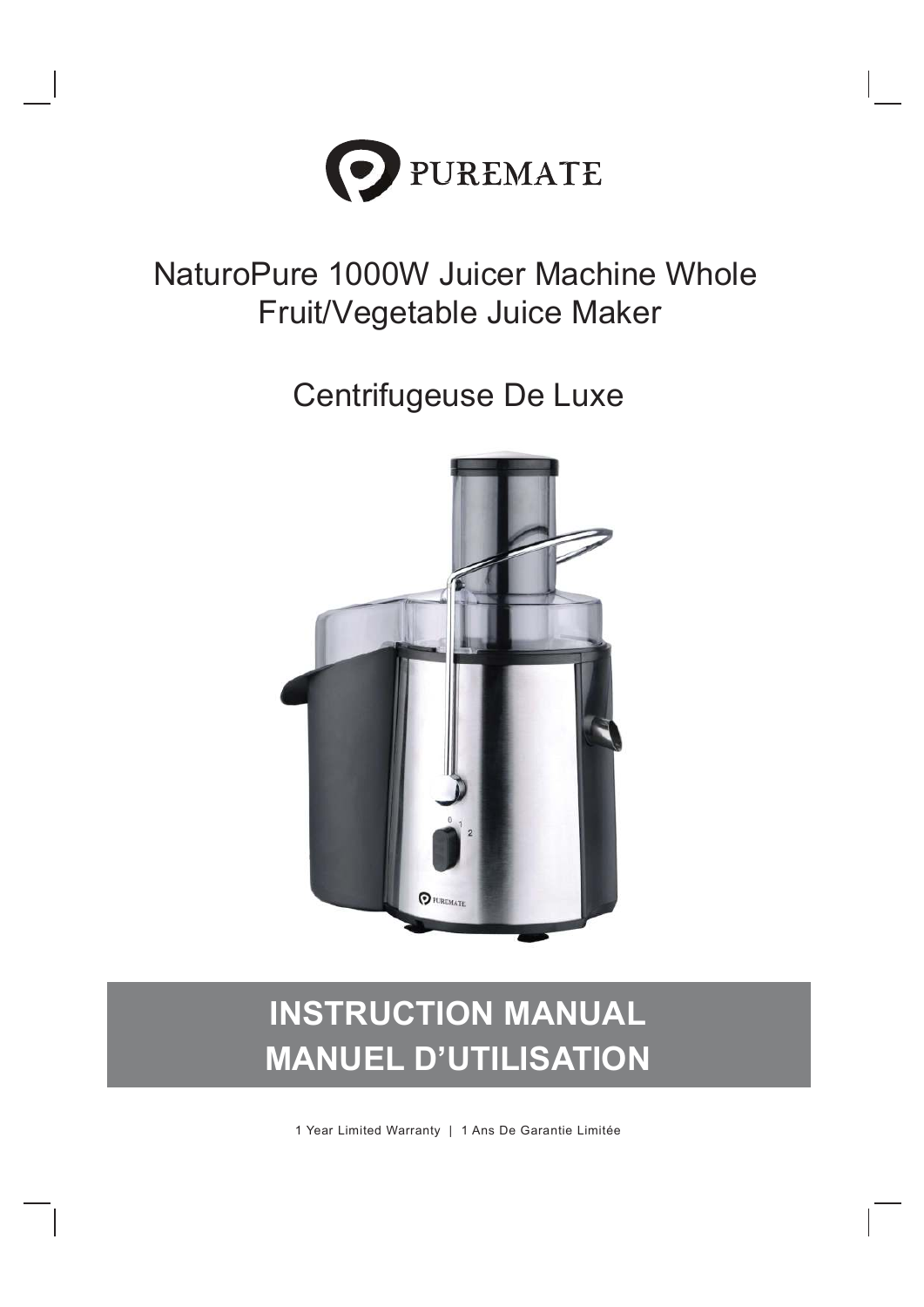Thank you for purchasing the efficient PureMate PM 3022 Deluxe Juicer. We wish you many years of healthy and nutrient rich juices with this innovative product.

#### SAFETY OPERATION

Ensure that all safety precautions are followed when using electrical appliance for the proper operation of the device.

This instruction booklet describes the safety precautions to be observed during operation to prevent injuries to yourself, other persons and damage to the device. The content not only is suitable for this product but also suitable for electrical appliances in general.

#### SPECIAL ATTENTION

- AC 220~240V/50~60Hz. Over Voltage may cause fire hazard or electric shock.
- To prevent electric shock,do not dismantle, repair or modify this product freely. Maintenance and cleaning shall be processed as exactly as instructed in this manual. In case of malfunction, please contact the authorized maintenance center.
- Do not use in place where flammable and explosive materials are stored.
- Do not subject the device to direct sunlight or near high temperature objects. Internal temperature rise in serious cases may cause fire, in mild cases may cause deformation of the outer casing. (Stop operation when ambient temperature exceeds 104° F(40° C))
- To prevent fire or electric shock hazard, do not place the unit in wet places where water may enter the device.
- Do not use fabrics or other materials to cover this device. Obstructed air inlets and outlets will result in abnormal operation of this device that may lead to fire or other accidents.
- To prevent interference and distorion, the device should be placed at least 1 meter away from the computer, television or radio.
- For safety reasons and to prevent fire or electric shock, unplug the power cord from the electric outlet socket under the following conditions:
	- When you do not use the device for a long period.
	- When cleaning, servicing the machine or during replacement of filter materials.
	- When you move the device.

#### CAUTION

If the power cord is damaged, it must be replaced by an authorized service personnel in order to avoid electric shocks and fire hazards.

PureMate PM 3022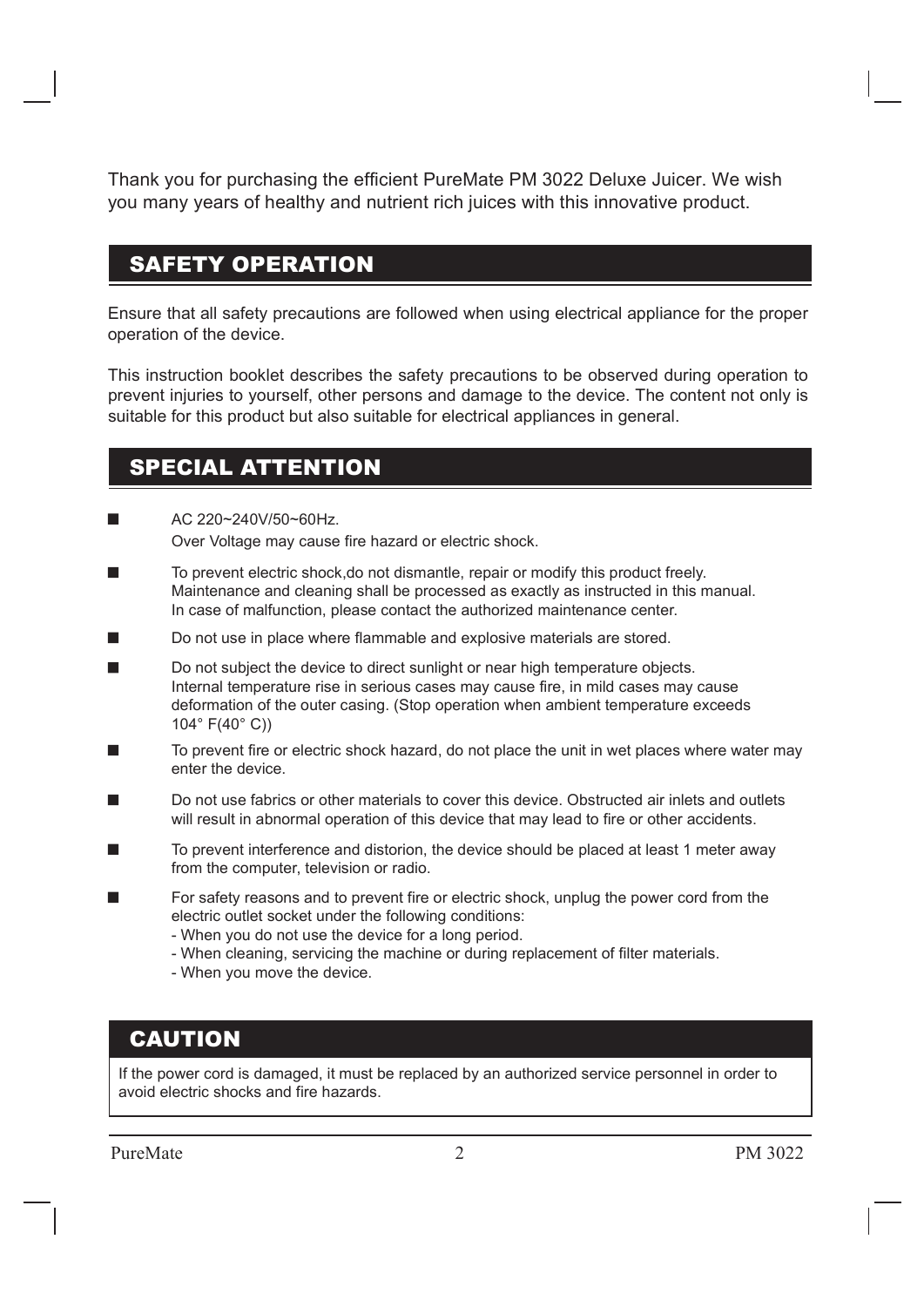# **COMPONENTS**



- A. Pusher
- B. Feeding tube
- C. Lid
- D. Filter
- E. Juice collector
- F. Pulp container
- G. Clamps
- H. Control knob
- I. Driving Shaft
- J. Motor Unit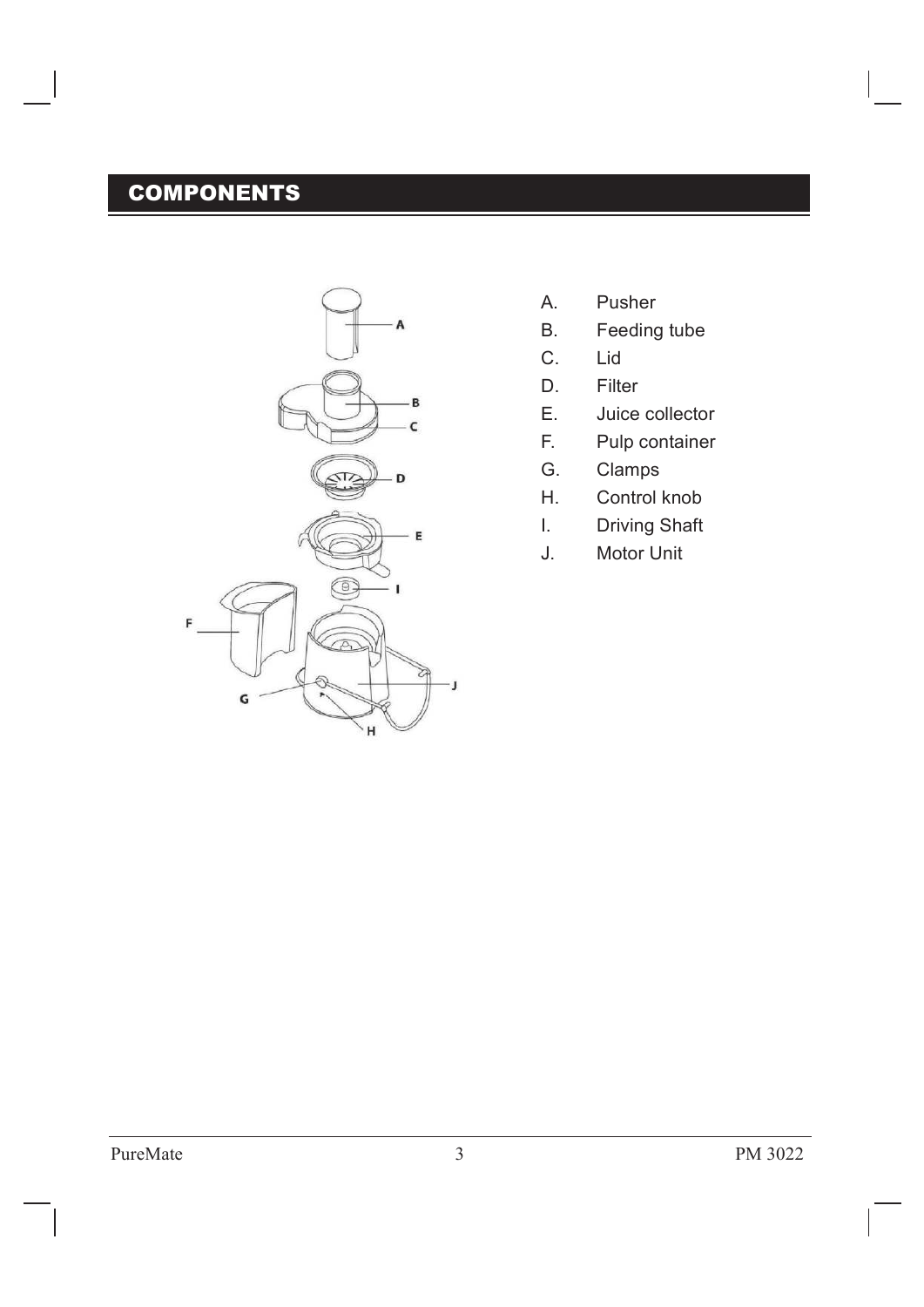# OPERATING INSTRUCTIONS

Please thoroughly clean all the parts that will come into contact with food before you use the appliance for the first time.



Place the juice collector into the appliance.



Place the pulp container by tilting it forwards slightly.



Put the filter in the juice collector.



Hold the lid over the filter and lower it into position.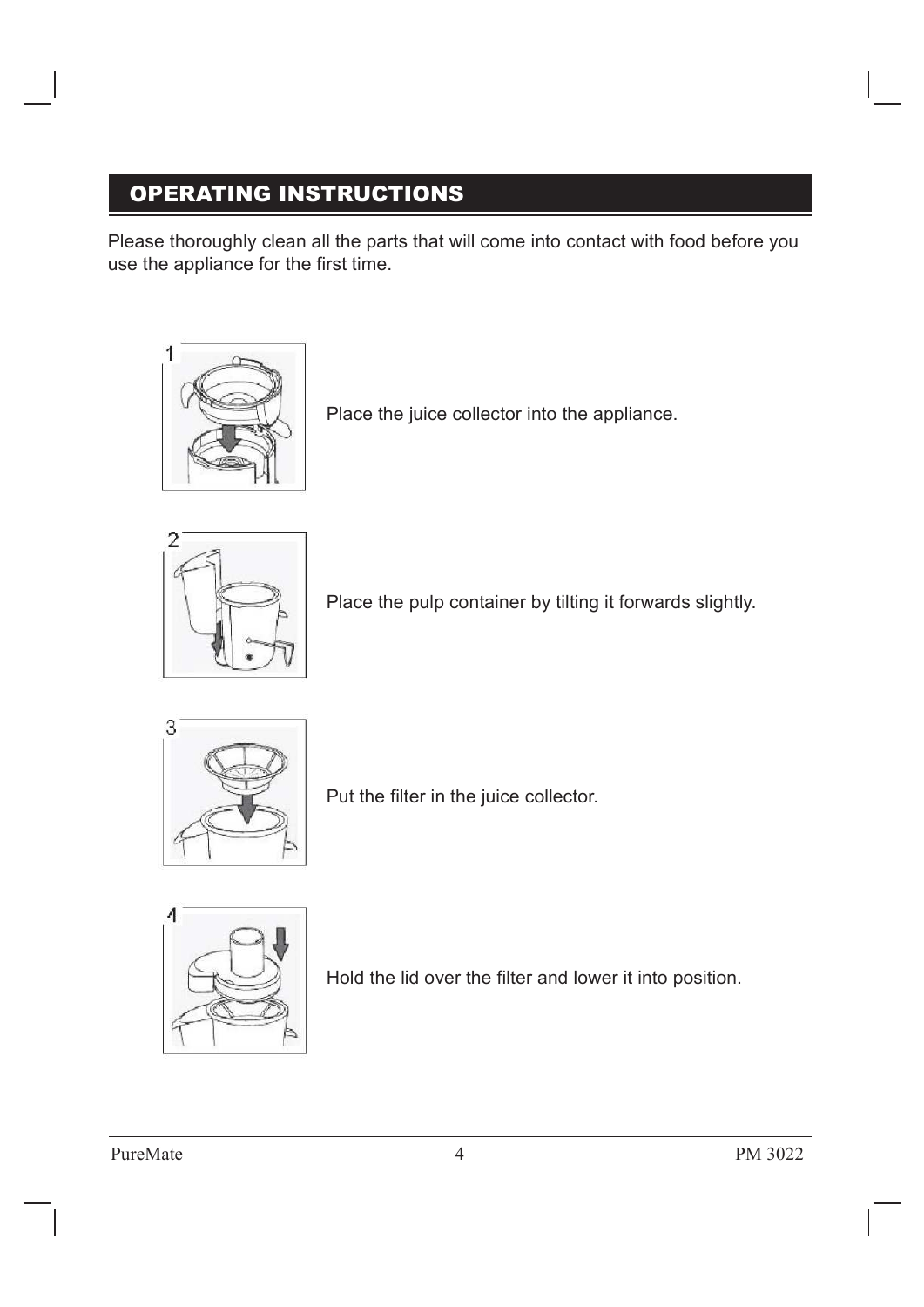

Snap the two clamps onto the lid to lock it into place ('click').



Wash the fruit and/ or vegetable and cut them into pieces that fit into the feeding tube.



Make sure the juice jug has been placed under the spout.



Turn the control knob to setting 1 (low speed) or 2 (normal speed) to switch on the appliance

- a. Speed 1 is especially suitable for soft fruits and vegetables such as watermelons, grapes, tomatoes, cucumbers and raspberries.
- b. Speed 2 is suitable for all kinds of fruits and vegetables.
- 9. Put the pre-cut pieces in the feeding tube and gently press them down towards the rotating filter with the pusher.
- 10. After you have processed all ingredients and the juice flow has stopped, switch off the appliance and wait until the filter has stopped rotating.

#### **CAUTION**

Do not exert too much pressure on the pusher, as this could affect the quality of the end result and it could even cause the filter to come to a halt.

PureMate PM 3022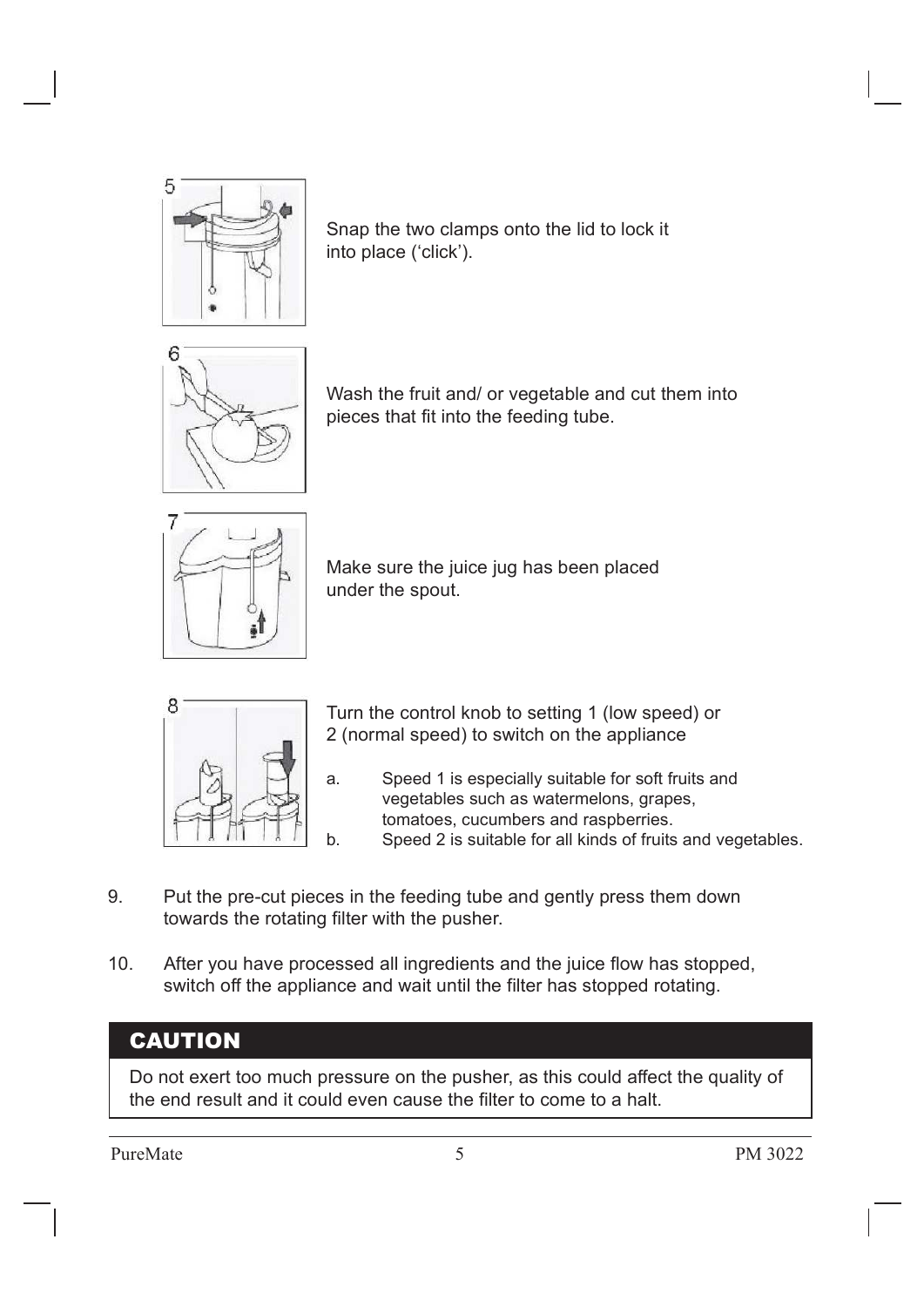#### CAUTIONS

- Do not immerse the motor unit in water or any other liquid, nor rinse it under the tap.
- $\blacksquare$  Check if the voltage indicated on the base of the appliance corresponds to the local mains voltage before you connect the appliance.
- $\Box$  Do not use the appliance if the plug, cord or any other components are damaged.
- The damaged cord must be replaced before re-using.
- This appliance is not intended for use by persons (including children) with reduced physical, sensory or mental capabilities, or lack of experience and knowledge, unless they have been given supervision or instruction concerning use of the appliance by a person responsible for their safety.
- $\blacksquare$  Children should be supervised to ensure that they do not play with the appliance.
- $\blacksquare$  Never let the appliance operate unattended.
- $\blacksquare$  Never reach into the feeding tube with your fingers or an object while the appliance is running. Only use the pusher for this purpose.
- $\blacksquare$  This appliance is intended for household use only.
- Make sure all parts are correctly mounted before you switch on the appliance. Only use the appliance when both clamps are locked.
- $\blacksquare$  Only unlock the clamps after you have switched off the appliance and the filter has stopped rotating.
- $\Box$  Do not operate the juicer for more than 30 seconds at a time when juicing heavy loads and let it cool down sufficiently afterwards.
- $\blacksquare$  Do not remove the pulp container when the appliance is operating.
- Always unplug the appliance after use.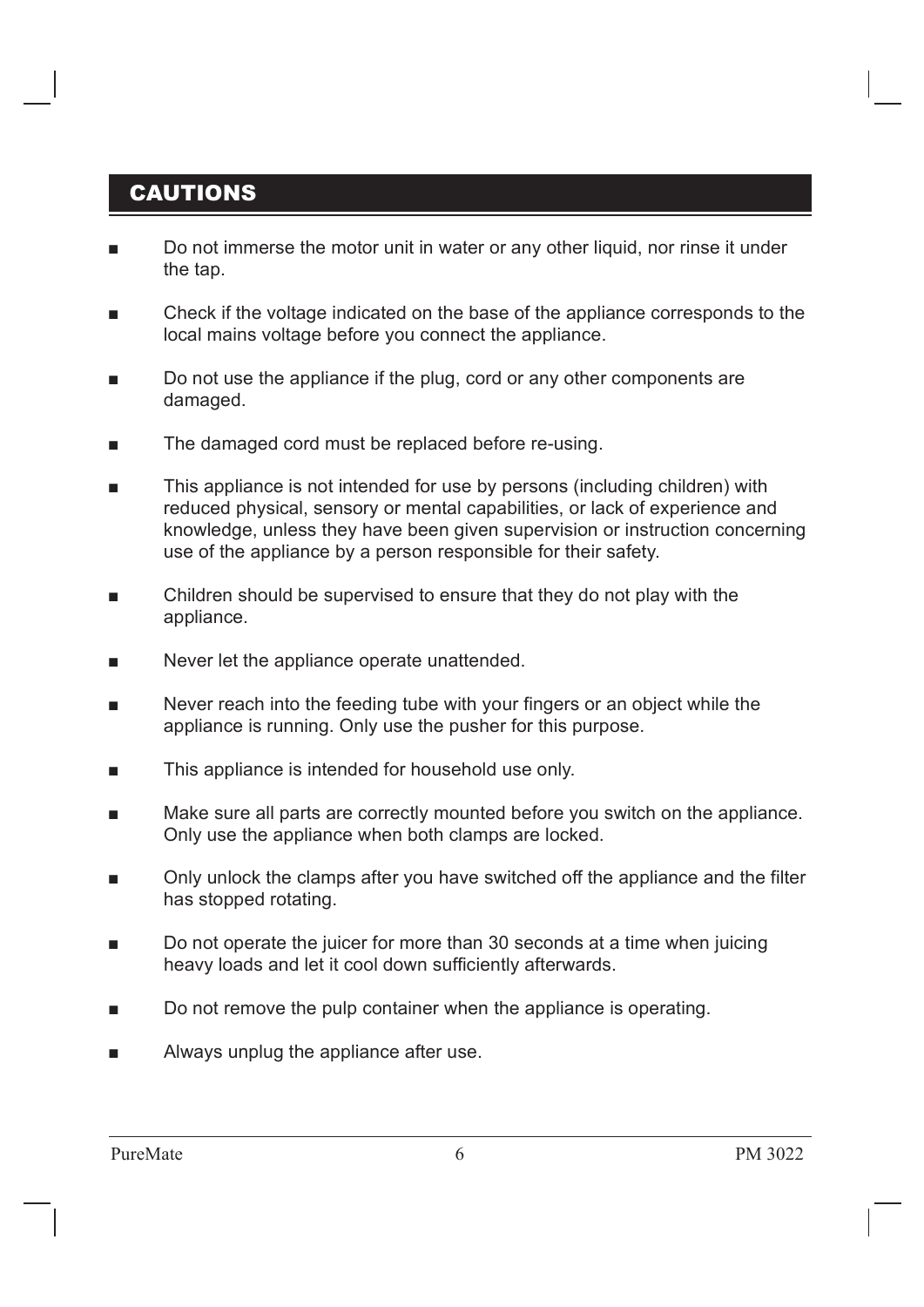#### TIPS

- Use fresh fruits and vegetables, as they contain more juice. Pineapple, beet roots, celery stalks, apples, cucumbers, carrots, spinach, melons, tomatoes, pomegranates, oranges and grapes are particularly suitable for processing in the juice extractor.
- You do not have to remove thin peels or skins. Only thick peels, e.g. those of oranges, pineapples and uncooked beetroots need to be removed. Also remove the white pith of citrus fruits because it has a bitter taste.
- Apple juice turns brown very quickly. To slow down this process, add a few drops of lemon juice.
- Fruits that contain starch, such as bananas, papayas, avocados, figs and mangoes are not suitable for processing in the juice extractor. Use a food processor, blender or to process these fruit.
- Leaves and leaf stalks of e.g. lettuce can also be processed in the juice extractor.
- Drink the juice immediately after you have extracted it. If it is exposed to air for some time, the juice will lose its taste and nutritional value.
- To extract the maximum amount of juice, always press the pusher down slowly.
- The juicer is not suitable for processing very hard and/or fibrous/starchy fruits or vegetables such as sugar cane.

#### CLEANING AND MAINTENANCE

The appliance is easier to clean if you do so immediately after use.

- 1. Unplug the appliance before cleaning.
- 2. Remove the pulp container and pusher, open the clamps and then remove the lid.
- 3. Remove the juice collector together with the filter.
- 4. Clean these parts by hand in warm water with some washing liquid and rinse them under the tap.
- 5. Clean the motor unit with a damp cloth.

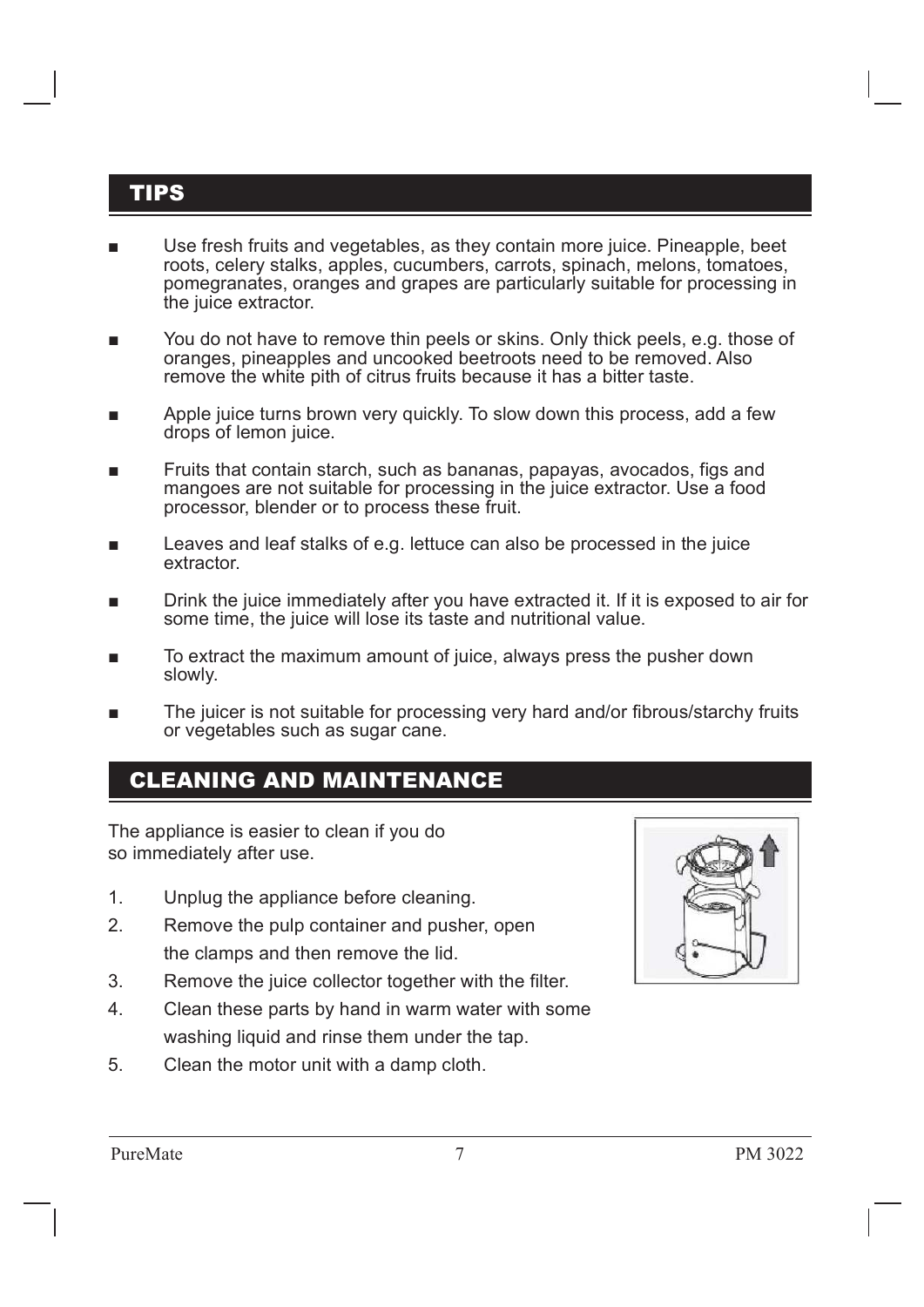#### SPECIFICATIONS

Model: PM 3022

Motor Speed: 18500 rpm Weight: 8.0 lb (3.6 kg) Motor output: 1000 W

 30.0 (L) x 20.0 (W) x 40.0 (H) (cm) Dimensions: 11.8 (L) x 7.9 (W) x 15.7 (H) (inches) Rated Voltage: <br>AC 220~240V/50Hz.

#### DISPOSAL OF THE DEVICE

At the end of the product life cycle, you should not throw this machine into the normal household garbage but bring the product to a collection point for the recycling of electrical and electronic equipment.

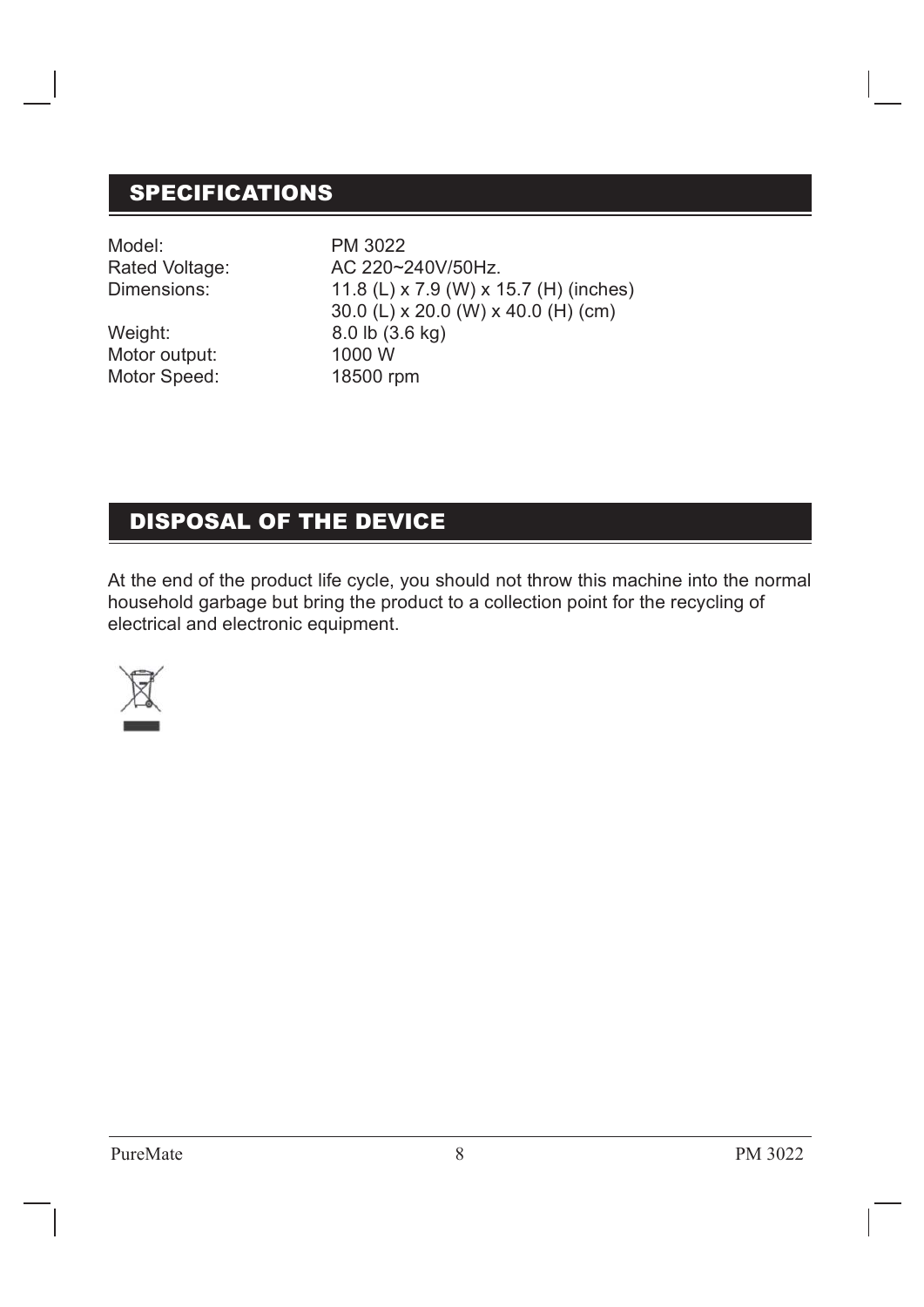Nous vous remercions d'avoir acheté la centrifugeuse efficace et élégante PM 3022 de PureMate. Nous vous souhaitons d'apprécier, pendant longtemps, des jus nutritifs avec ce produit innovant.

#### SÉCURITÉ

Le Manuel décrit les précautions à prendre au niveau sécurité pendant le fonctionnement de l'appareil pour prevenir les blessures personelles, ainsi que les conséquences graves qui peuvent survenir en cas de mauvaise utilisation de celui-ci. Le contenu de ce présent manuel ne s'applique pas seulement à ce produit, mais bien à tous les appareils électroménagers en général. Veuillez vous assurer que toutes les précautions sont observées lors de l'utilisation des branchements électriques pour une opération correcte de cet appareil.

#### ATTENTION SPÉCIALE

- AC 220~240V/50~60Hz. Lesur voltage pourrait être un risque d'incendie ou d'électrocution
- Pour éviter d'être électrocuté, ne pas démonter, réparer ou modifier ce produit. L'entretien et le nettoyage devraient être effectués conformément aux les instructions de ce manuel. En cas de fonctionnement défectueux, veuillez contacter un centre d'entretien agrée de PureMate.
- Ne pas l'appareil utiliser à proximité de produits inflammables ou d'explosifs.
- Ne pas exposer à la lumière directe du soleil ou à proximité d'objets dégageant une  $\blacksquare$ température élevée. Une montée importante de la température intérieure pourrait causer un incendie ou déformer le boîtier extérieur. (Arrêter le fonctionnement quand la température dépasse 104° F(40° C))
- Pour éviter les risques d'électrocution, ne pas placer l'appareil dans des endroits humides ou où il serait soumis à des projections d'eau.
- Ne pas utiliser du tissu ou tout autre matériel pour couvrir l'appareil. L'obstruction des entrées d'air pour causer un fonctionnement défectueux, un incendie ou autres dégâts.
- Pour prévenir toute interférence ou dommages à d'autres appareils électroniques, cette machine devrait être placée à au moins un mètre des ordinateurs, téléviseurs, radios ou autres équipements électroniques.
- Pour des raisons de sécurité et pour éviter un incendie ou des électrocutions, débrancher l'appareil quand vous:
	- N'utilisez pas l'appareil pour une période prolongée.
	- Démontez le réservoir, nettoyez ou entretenez la machine ou le filtre permanent.
	- Déplacez ou transporter l'appareil.

#### ATTENTION

Si le cordon d'alimentation est endommagé, il doit être remplacé par un technicien agréé afin d'éviter tout risque d'électrocution ou d'incendie.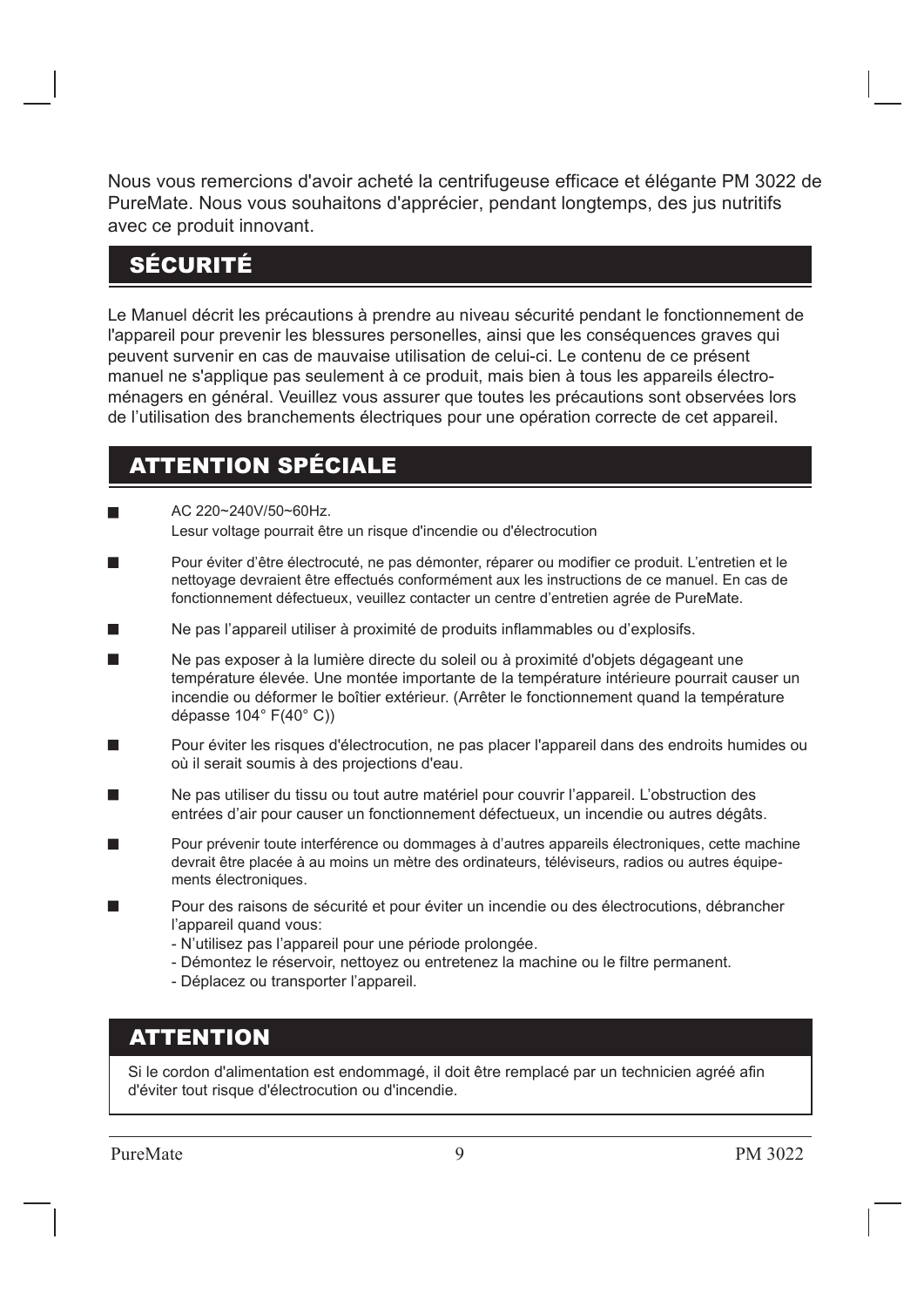# **COMPOSANTS**



- A. Poussoir
- B. Tube d'Alimentation
- C. Couvercle
- D. Filtre
- E. Récipient à jus
- F. Récipient à pulpe
- G. Bride
- H. Bouton de commande
- I. Arbre de commande
- J. Bloc-moteur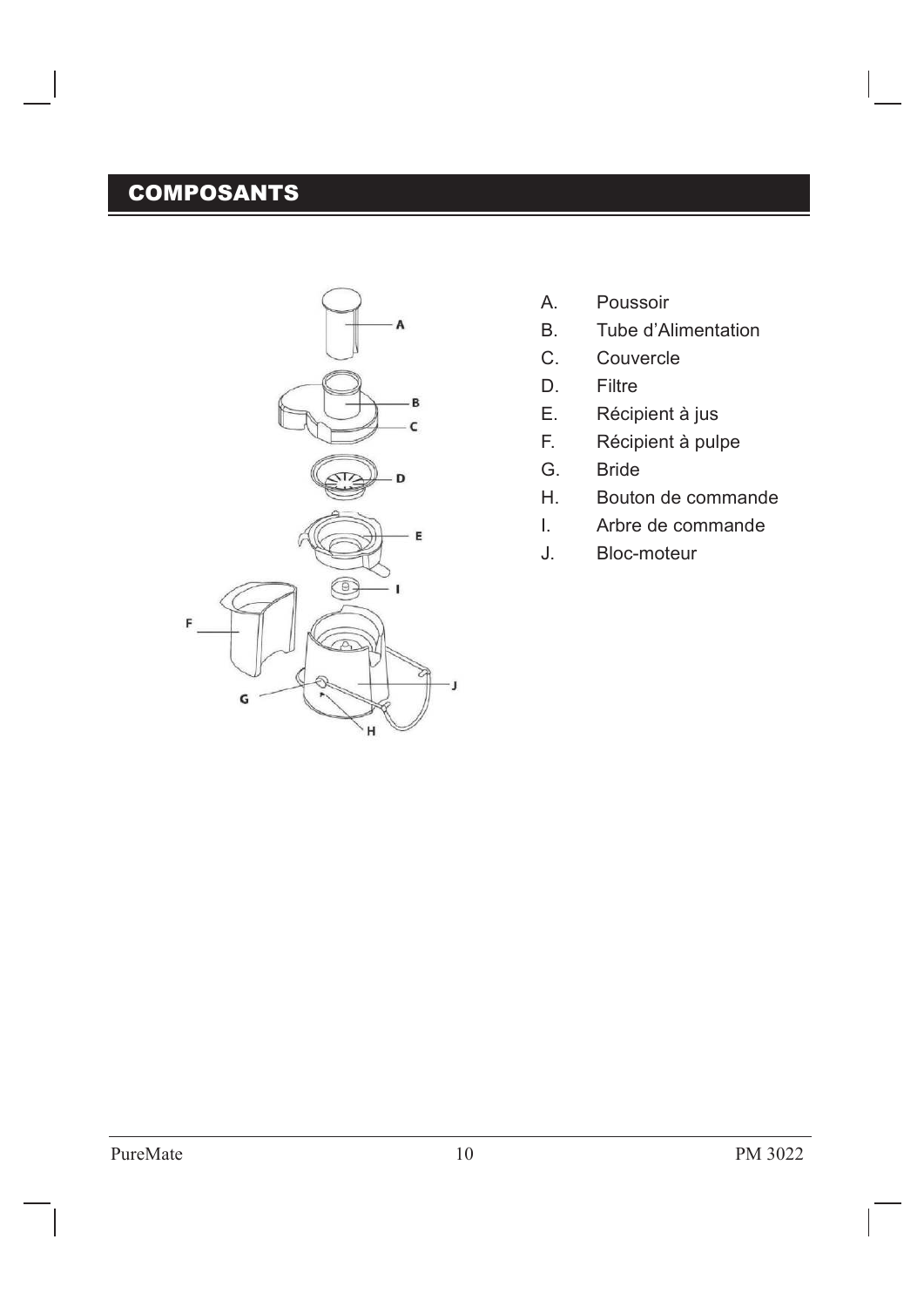# INSTRUCTIONS DE FONCTIONNEMENT

Veuillez nettoyer à fonds toutes les pièces qui entrent en contact avec les aliments, avant d'utiliser l'appareil pour la première fois.



Placer le récipient à jus dans l'appareil.



Placer le récipient à pulpe en l'inclinant légèrement en avant.



Mettre le filtre dans le récipient à jus



Tenir le couvercle au-dessus du filtre et l'abaisser en place.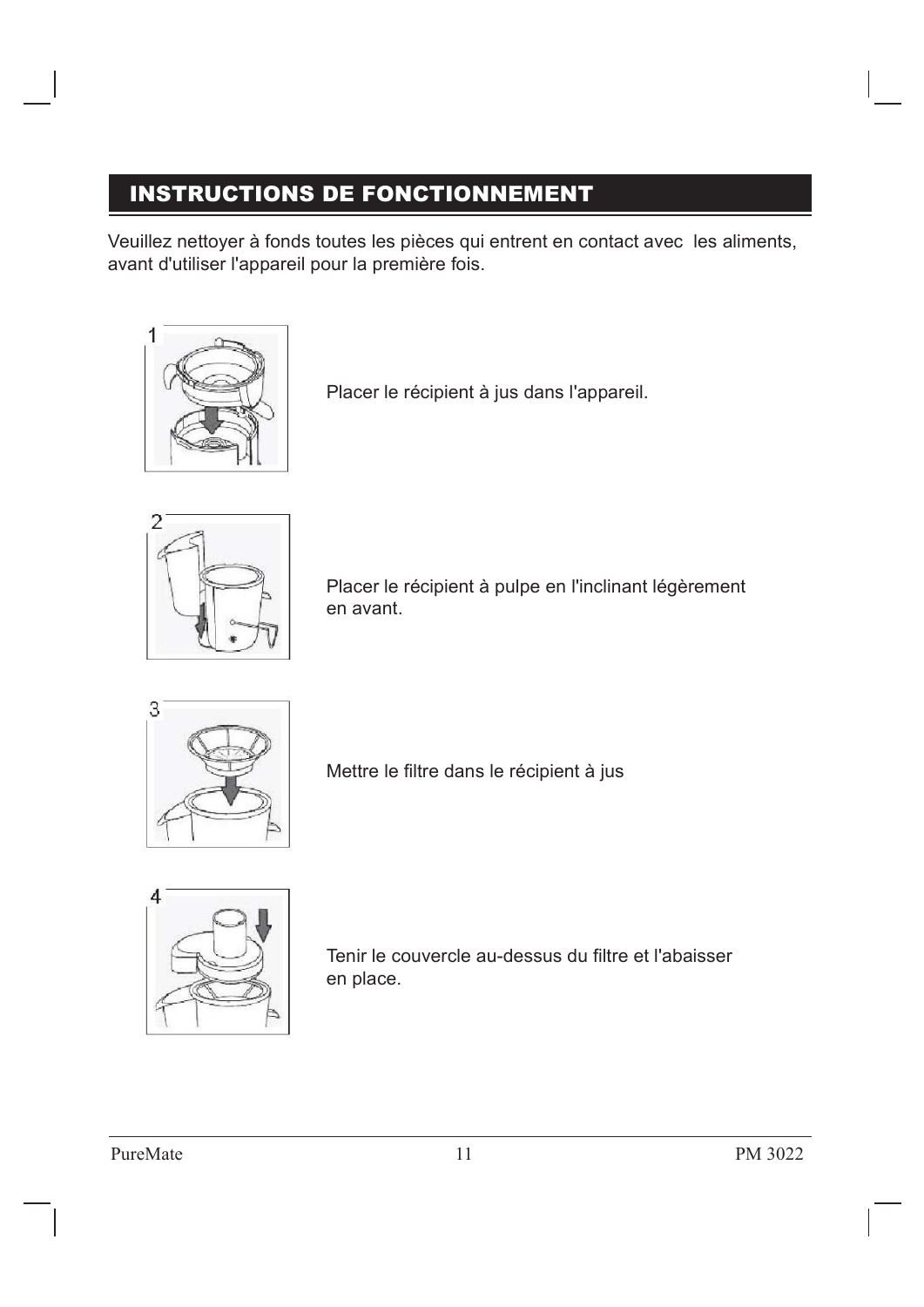

Pousser les deux brides sur le couvercle d'un coup sec pour le fermer (déclic).



Laver les fruits ou légumes et les couper en morceaux qui entrent dans l'alimentateur.



S'assurer que le récipient à jus est bien placé sous le bec verseur.



Mettre le bouton de commande sur 1 (vitesse lente) ou 2 (vitesse normale) pour mettre l'appareil en marche.

- a. La vitesse 1 convient particulièrement aux fruits et légumes tendres, tels que les pastèques (melons d'eau), raisins, concombres, tomates et framboises.
- b. La vitesse 2 convient à toutes sortes de fruits et légumes.
- 9. Mettre les pièces préalablement coupées dans l'alimentateur et appuyer dessus doucement, à l'aide du poussoir, vers le filtre rotatif.
- 10. Quand les ingrédients sont entièrement transformés et que le jus cesse de couler, éteindre l'appareil et attendre l'arrêt complet du filtre rotatif.

#### **ATTENTION**

Ne pas exercer trop de pression sur le poussoir. Cela peut affecter la qualité du jus, et même empêcher le filtre de tourner.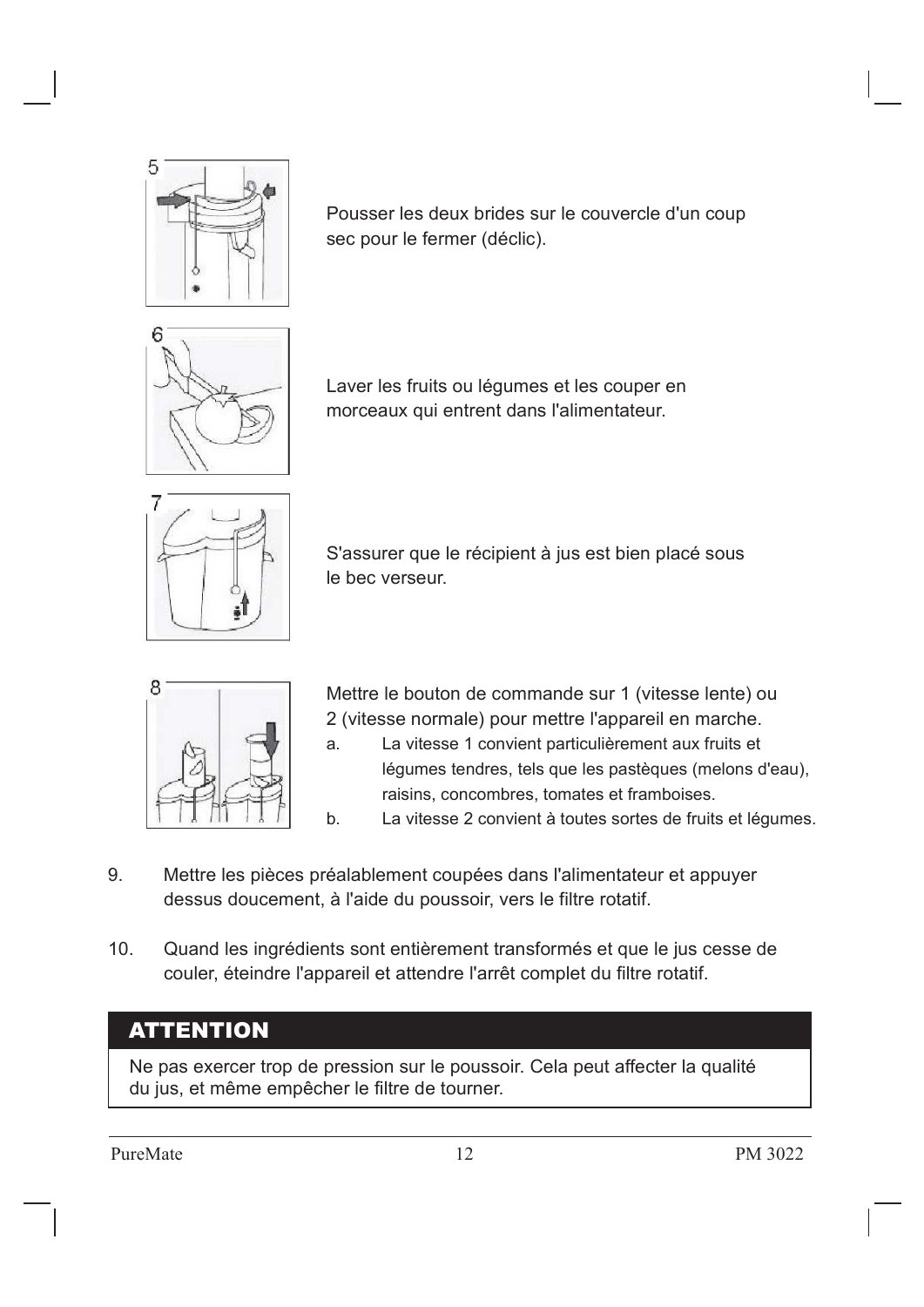#### **ATTENTION**

- Ne pas immerger le bloc-moteur dans de l'eau ou tout autre liquide, ni le rincer sous le robinet.
- Avant de brancher l'appareil, vérifier si la tension électrique indiquée sur la base de l'appareil correspond à celle du secteur.
- $\blacksquare$  Ne pas utiliser l'appareil si la prise, le cordon ou tout autre composant est endommagé.
- **EXECTE LE COLD ENDOMMAGE DE LA COLOGITY EN LA COLOGITY EN LA COLOGITY LE COLOGITY LE COLOGITY LE COLOGITY LE C**
- Cet appareil ne peut pas utilisé par des personnes (dont des enfants) ayant des capacités physiques, sensorielles ou mentales réduites -- ou sans expérience ou connaissances- à moins qu'elles ne soient sous supervision ou reçoivent des instructions quant à l'utilisation de l'appareil, de la part d'une personne responsable de leur sécurité.
- **EXECTE Les enfants doivent être sous supervision pour éviter qu'ils ne jouent avec** l'appareil.
- Ne pas laisser l'appareil en service sans surveillance.
- Ne pas introduire les doigts ou tout autre objet dans l'alimentateur quand l'appareil est en service. Au besoin, se servir du poussoir uniquement.
- Cet appareil est à usage domestique seulement.
- S'assurer que toutes les pièces sont montées correctement avant de mettre l'appareil en marche. N'utiliser l'appareil que quand les deux brides sont fermées.
- N'ouvrir les brides qu'après avoir éteint l'appareil et que le filtre s'est arrêté de tourner.
- Ne pas faire fonctionner la centrifugeuse pendant plus de 30 secondes à la fois lorsque vous transformez de grandes quantités, et le laisser refroidir suffisam ment après utilisation.
- Ne pas enlever le récipient à pulpe lors du fonctionnement de l'appareil.
- Toujours débrancher l'appareil après usage.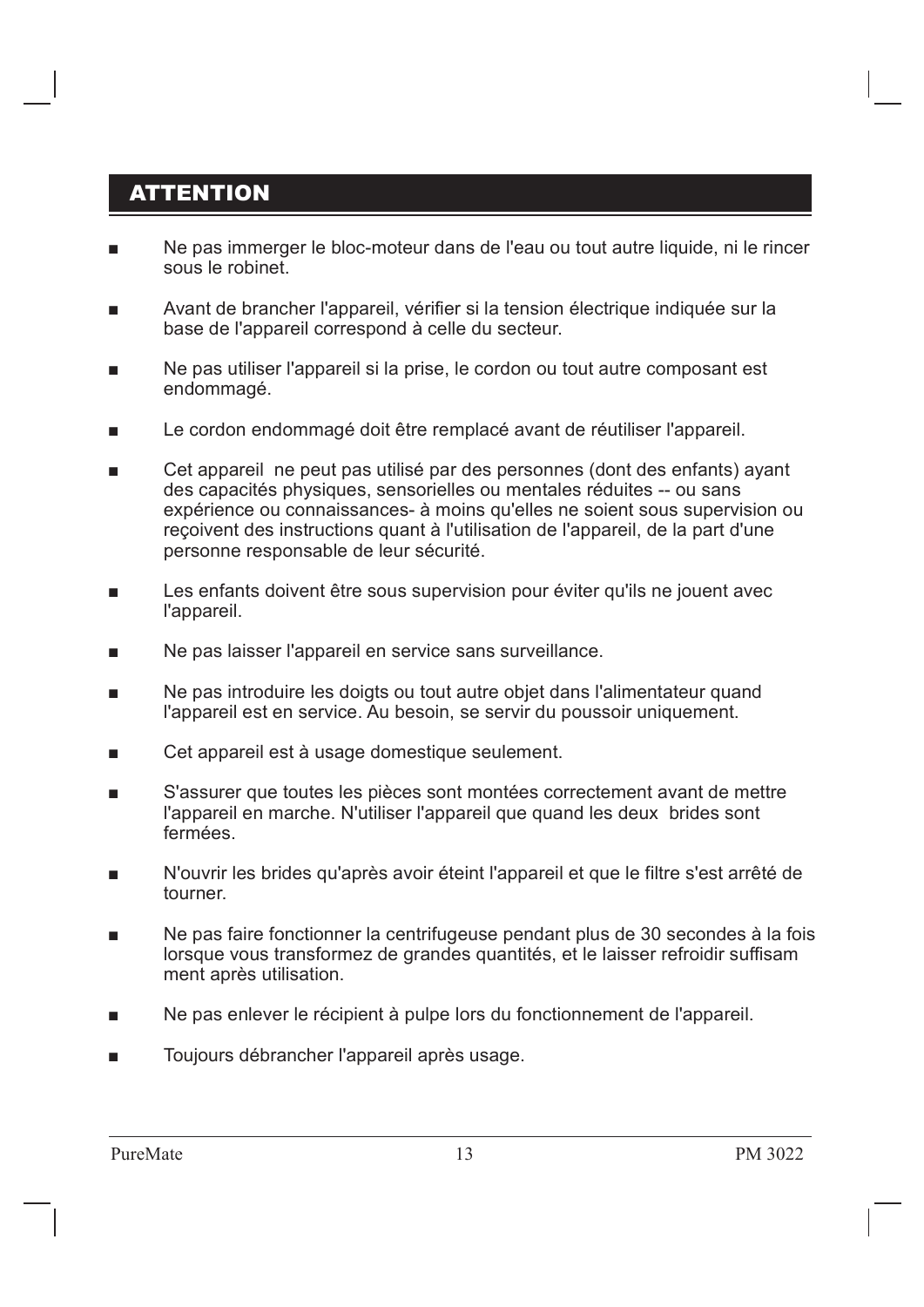#### CONSEILS

- Utiliser des fruits et légumes frais parce qu'ils contiennent plus de jus. La centrifugeuse est particulièrement indiquée pour la transformation des ananas, betteraves, tiges de céleri, pommes, concombres, carottes, épinards, melons, tomates, grenades, oranges et raisins.
- Pas besoin d'enlever les peaux minces; enlever seulement les peaux épaisses, comme celles des oranges, ananas et betteraves crues. Enlever aussi la peau blanche des agrumes à cause de son goût amer.
- **EXECT:** Le jus de pomme devient rapidement marron. Pour ralentir ce processus, y ajouter quelques gouttes de jus de citron.
- Il n'est pas indiqué d'utiliser la centrifugeuse pour la transformation de fruits qui contiennent des féculents, tels que bananes, papayes, avocats, figues et mangues. Pour ces fruits, se servir plutôt d'un robot ménager ou d'un mixeur.
- Les feuilles et tiges, de salade par exemple, peuvent être transformées dans la centrifugeuse.
- Boire le jus immédiatement après extraction. Le jus perd de sa saveur et de sa valeur nutritive s'il est exposé à l'air pendant un certain temps.
- Pour extraire le maximum de jus, toujours appuyer doucement sur le poussoir.
- La centrifugeuse n'est pas indiquée pour la transformation de fruits et légumes durs, fibreux et/ou riches en féculents, tels que la canne à sucre.

#### NETTOYAGE ET ENTRETIEN

Le nettoyage de l'appareil est plus facile s'il est effectué immédiatement après usage.

- 1. Débrancher l'appareil avant de le nettoyer.
- 2. Enlever le récipient à pulpe et le poussoir, ouvrir les brides, puis enlever le couvercle.
- 3. Enlever le récipient à jus avec le filtre.
- 4. Nettoyer ces pièces à la main dans à l'eau tiède avec un produit de vaisselle, puis les rincer sous le robinet.
- 5. Essuyer le bloc-moteur à l'aide d'un chiffon humide.